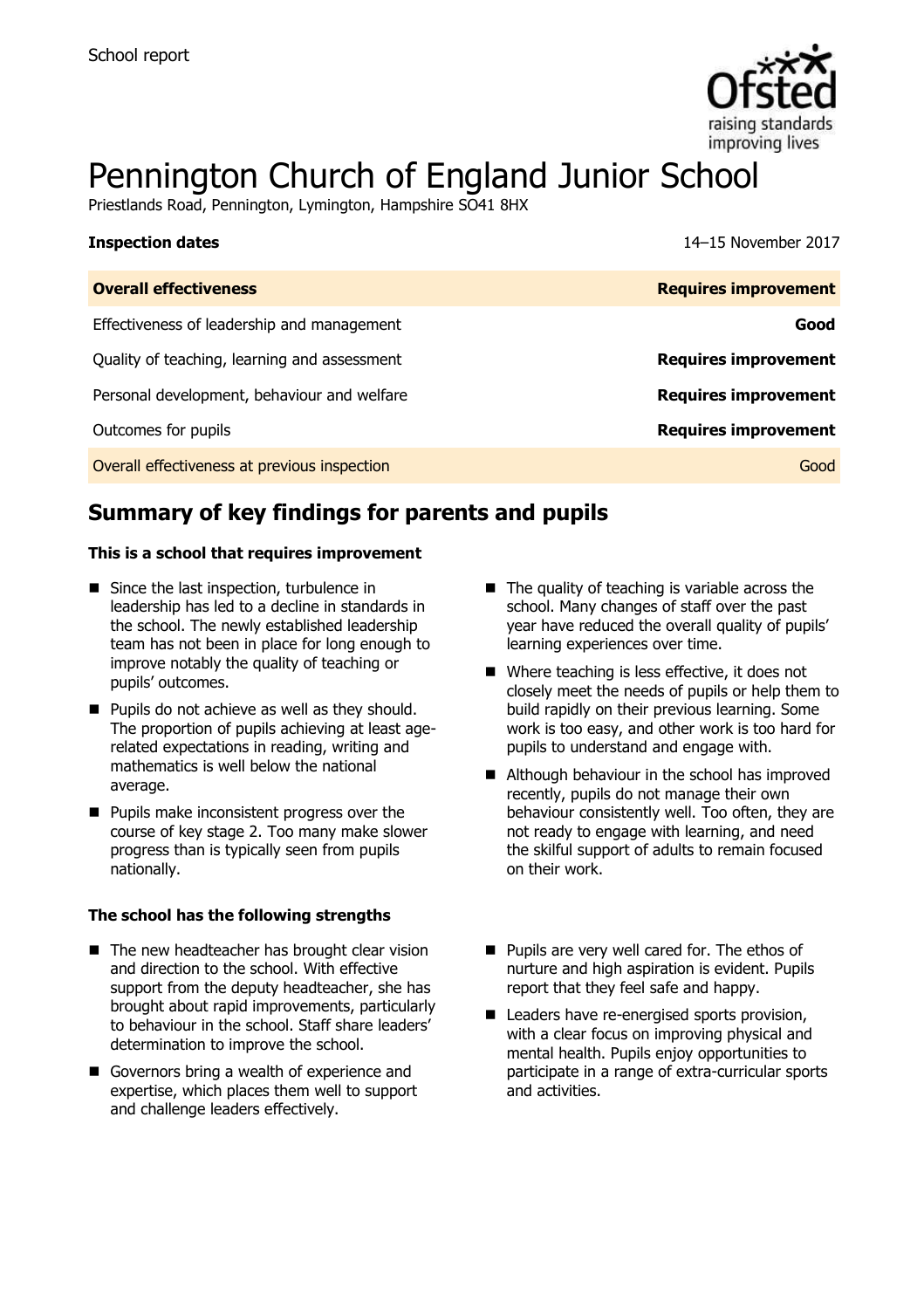

# **Full report**

### **What does the school need to do to improve further?**

- **Ensure that teaching is planned to meet the needs of pupils more closely, so that they** are challenged appropriately and so make good progress.
- Share best practice effectively across the staff, so that the quality of teaching becomes consistently as effective across the school.
- Accelerate pupils' progress over time, so that a greater proportion achieve at least agerelated expectations in reading, writing and mathematics.
- **Embed recently established behaviour strategies, so that pupils learn to make positive** choices independently about their learning.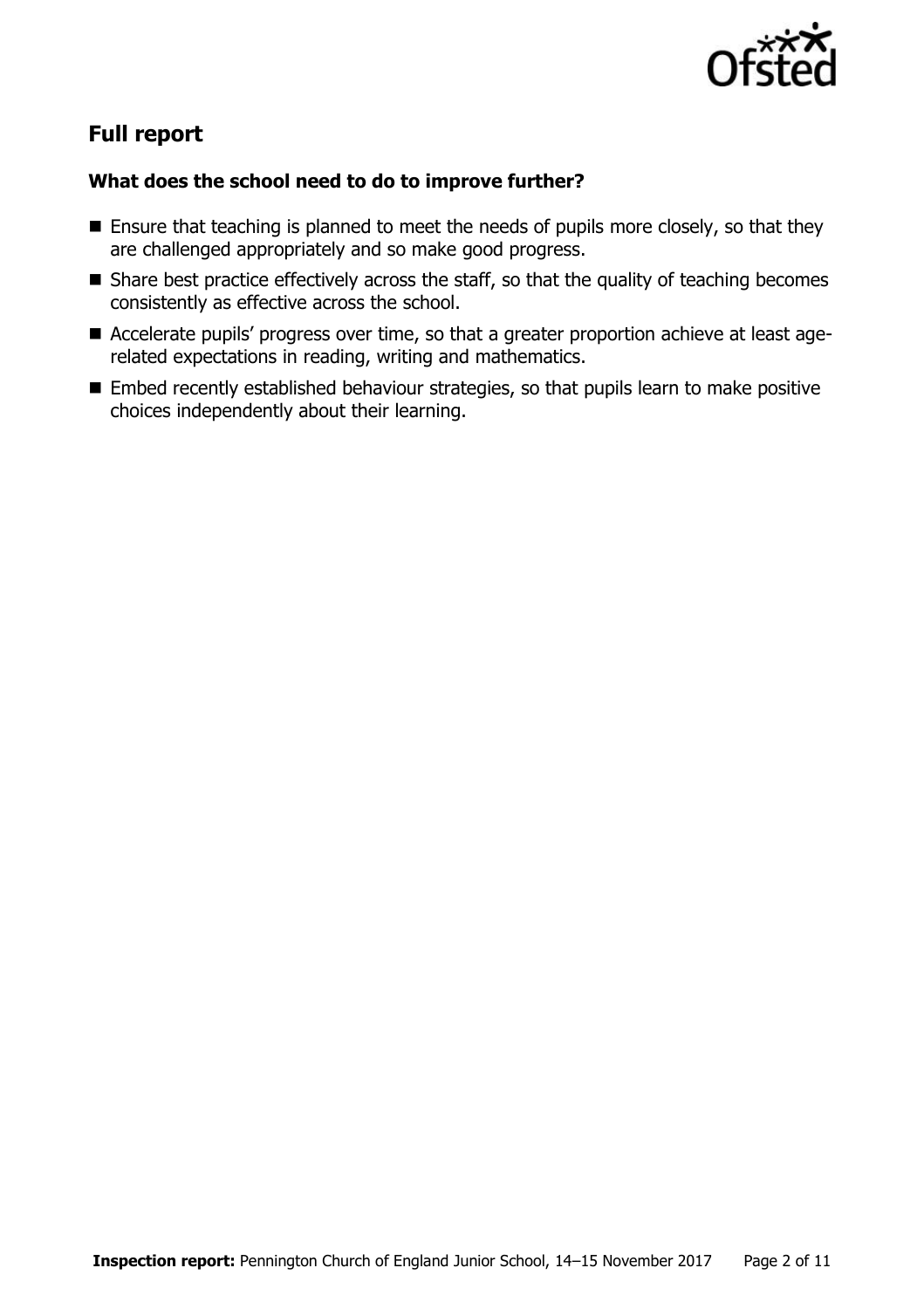

# **Inspection judgements**

### **Effectiveness of leadership and management Good**

- The headteacher joined the school in September 2017. Ably supported by the deputy headteacher, she has acted swiftly and effectively to address the decline in standards that has happened since the last inspection. Pupils, parents, staff and governors reflect a shared confidence in the new leadership team and the difference they are already making to the quality of pupils' school experience.
- Leaders have quickly re-established a positive culture in the school. Staff are united in their commitment to provide the very best opportunities for pupils to succeed, academically and socially. Pupils welcome the improvements to behaviour across the school, which have resulted from clear and consistent expectations.
- Appropriate and structured systems are now in place that enable leaders to hold staff to account for the difference their work is making to pupils' achievement. Leaders make careful checks on the quality of teaching and its impact on learning. They use what they learn to identify pertinent next steps for school improvement, adapting their plans according to emerging priorities.
- Leaders make effective use of extra help from other schools and the local authority to support school improvement. They balance this carefully, to ensure that the additional support is timely and not overwhelming. Staff welcome leaders' high expectations. They value the support they receive, which helps them to improve their work.
- **Pupils enjoy learning a suitably broad range of subjects. The development of their** literacy and numeracy skills is incorporated carefully into their wider learning, which gives it a context and purpose. During the inspection, upper-school pupils used their topic on castles to develop their literacy skills, by practising how to write a newspaper article about the Battle of Hastings.
- Leaders' clear vision about the importance of the school's values is evident through the wider curriculum. Pupils make effective use of opportunities to learn about rights, respect and responsibilities. They understand the importance of wider issues linked to life in modern Britain, and talk animatedly and maturely about issues that are relevant to them. This helps them to be thoughtful and considerate of each other.
- Leaders use the sports premium funding well. Since September 2017, they have established a wide range of extra-curricular opportunities, involving increasing numbers of pupils. Pupils enjoy competing against pupils in other schools, such as in a recent cross-country competition. Leaders have clear plans to develop sports provision further.
- This academic year, leaders have relaunched their work to support disadvantaged pupils and those who have special educational needs (SEN) and/or disabilities. Their careful thinking, supported by advice from beyond the school, has resulted in clear plans to make effective use of additional funding for these groups of pupils. It is currently too early for some of their planned actions to have been put in place.
- Although leaders have clearly made a notable difference in recent times, they recognise that they are in the early stages of the school's journey of improvement. It is currently too soon to see the full impact of some of the actions taken to improve the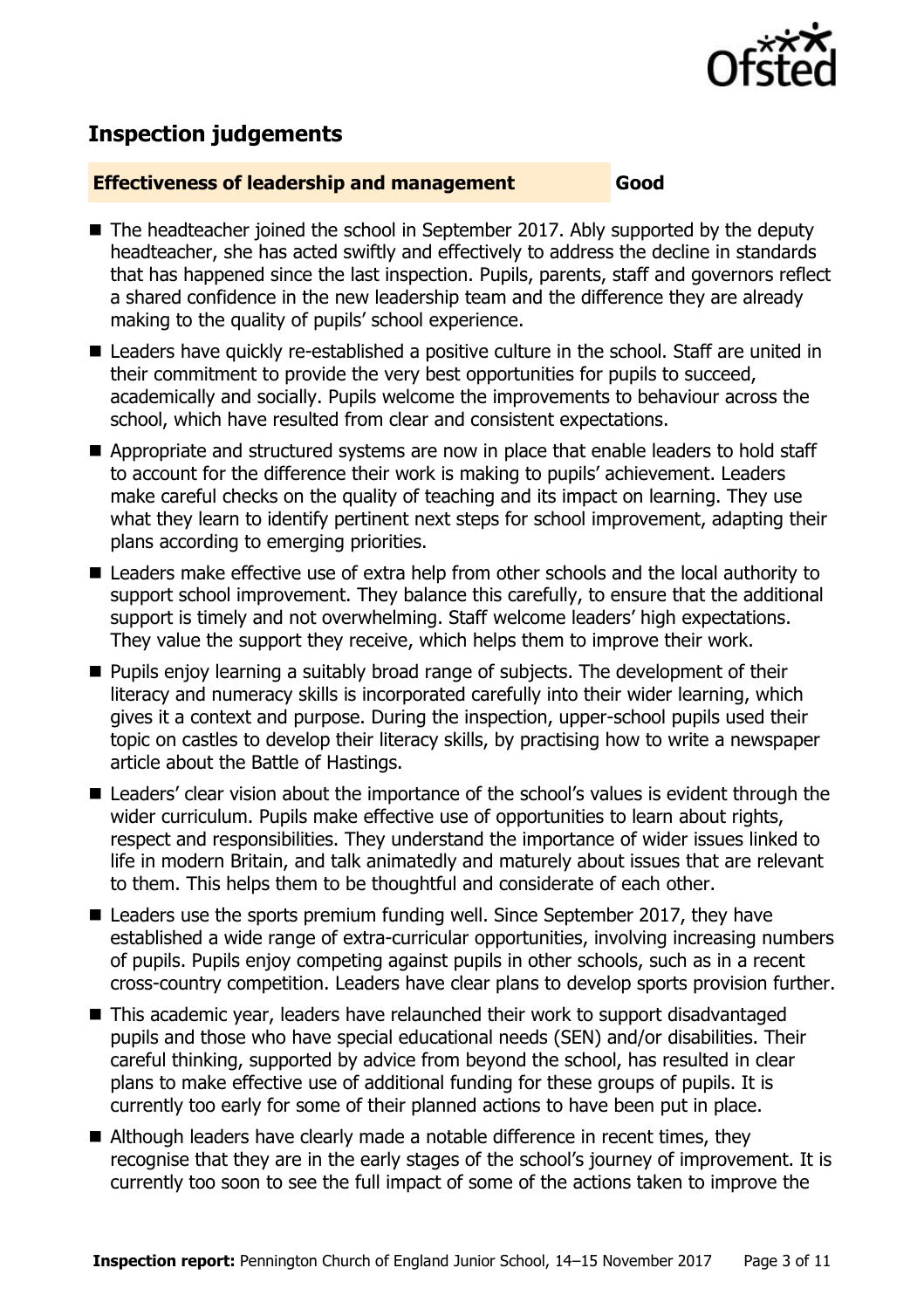

school, particularly in relation to teaching, learning and outcomes.

### **Governance of the school**

- The governing body provides effective support and challenge to school leaders. Governors share leaders' commitment to improving the school rapidly. They have worked hard to try to minimise the impact of recent leadership turbulence, and to find a way to move the school forward.
- Governors bring a suitable range of expertise and experience to their roles. They make effective use of support from the local authority to ensure that they understand and fulfil their legal responsibilities. They are proactive in considering how to strengthen the way the governors work together for the benefit of the school, through auditing their skills and identifying appropriate training.
- As for other aspects of school leadership, there have been numerous changes to the composition of the governing body since the last inspection. Consequently, some of the accountability measures are only recently in place, which limits their impact at this point.

### **Safeguarding**

- The arrangements for safeguarding are effective.
- The headteacher has taken prompt and effective action to secure the school site. Staff and governors receive useful training that ensures that they know what to do if they are concerned about a child. Leaders use rigorous systems to make and record relevant checks on adults in the school, to make sure that they are suitable to work with children. Safeguarding policies and processes are appropriate, and reflected on regularly to identify if and how they can improve further.
- Leaders work sensitively and determinedly to identify and then support pupils they have concerns about. They are proactive in contacting the local authority when appropriate, and tenacious in their work to keep potentially vulnerable pupils 'on the radar'. They keep careful records of their safeguarding work and work in a 'joined-up' way with other local schools to support families who may need extra help.
- **Pupils appreciate feeling safe in school. Planned activities, such as assemblies, develop** pupils' understanding of how to manage situations that might put them at risk. They learn important life skills to help keep themselves safe, both in and beyond school, for example by practising fire drills or learning how to ride their bicycles safely.

### **Quality of teaching, learning and assessment Fig. 2.1 Requires improvement**

- The quality of teaching is variable across the school. Pupils do not benefit from a consistently high-quality learning experience throughout their time at the school. The large number of changes of staff over the last year has contributed to this inconsistency over time.
- Although activities in lessons build on pupils' learning over time, they are not typically matched precisely to pupils' starting points. Consequently, some work is too easy and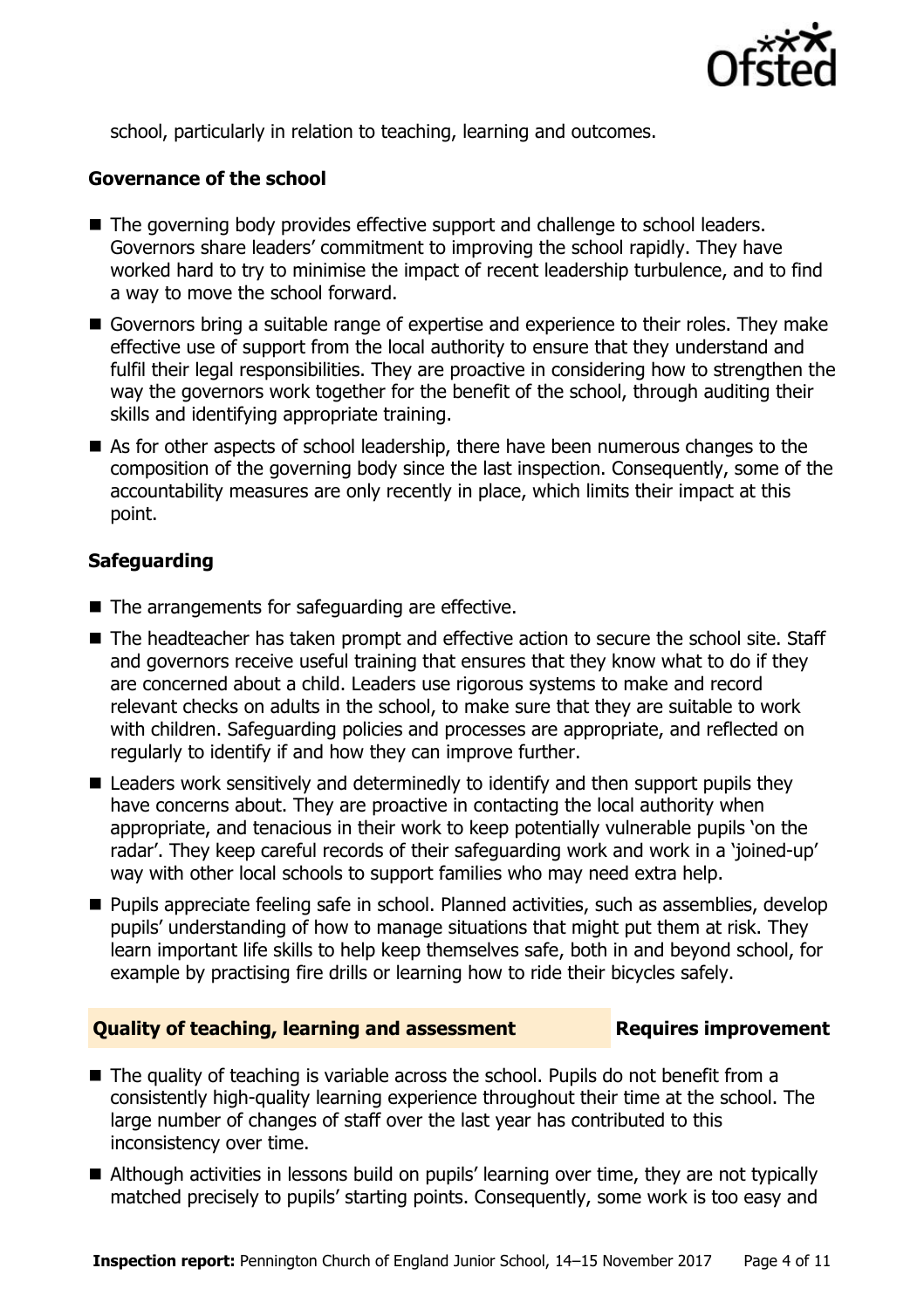

does not enable pupils to move on rapidly. In other instances, work is too difficult for pupils to be able to access successfully.

- **Pupils enjoy reading. They typically read with fluency and confidence, using their** phonic knowledge to decode unfamiliar words. Leaders recognise the need to make the teaching of reading more explicit, so that those whose reading skills are less well developed catch up with their peers rapidly. They have taken early steps to raise the profile of reading and add structure to how it is taught.
- Teachers know pupils well, and manage them sensitively. This has established a secure working environment, where pupils feel increasingly confident to participate in learning. Sometimes, however, pupils need frequent reminders and encouragement to remain focused on their work, which impedes their rates of progress.
- Additional adults work effectively with teachers to assist vulnerable pupils in lessons. Staff work closely together to plan this help carefully, which supports learning as well as pre-empting potential disruptive behaviour and reducing pupils' anxiety.
- Teachers use a range of resources carefully to support pupils' learning. Their secure and broad subject knowledge is evident in how well they teach literacy skills using wider themes. They give pupils the opportunity to apply their learning, such as in mathematics, when pupils use the skills they have learned to solve word problems.
- Where teaching is most successful, pupils concentrate hard on the task in hand. Their conversations about their work help them to learn from each other. They write in a range of genres, presenting their work carefully and accurately. This is currently more often the case in the upper part of the school.

### **Personal development, behaviour and welfare Fig. 2.1 Requires improvement**

### **Personal development and welfare**

- The school's work to promote pupils' personal development and welfare is good. This is a real strength of the school.
- Staff know pupils and their families well. They understand the particular challenges that some of them face, and work hard to meet their social and emotional as well as their learning needs. As a result, pupils typically feel safe and happy.
- Leaders make effective use of opportunities to support pupils' personal development. They raise the profile of relevant issues and topics, such as environmental pollution, so that pupils are suitably informed. Their work with the local hospice shows how sensitively they develop pupils' understanding of challenging topics. Consequently, pupils are thoughtful about the world around them, which is evident from their interactions with each other and with staff.
- Leaders work closely with experts from beyond the school to support pupils with specific additional needs. Where provision in the school is not proving successful for individual pupils, they explore and make good use of alternatives that meet particular needs more effectively.
- Other pupils who need extra help benefit from spending time working in 'The Nest'. This mixed-age group provides pupils with a short-term opportunity to develop the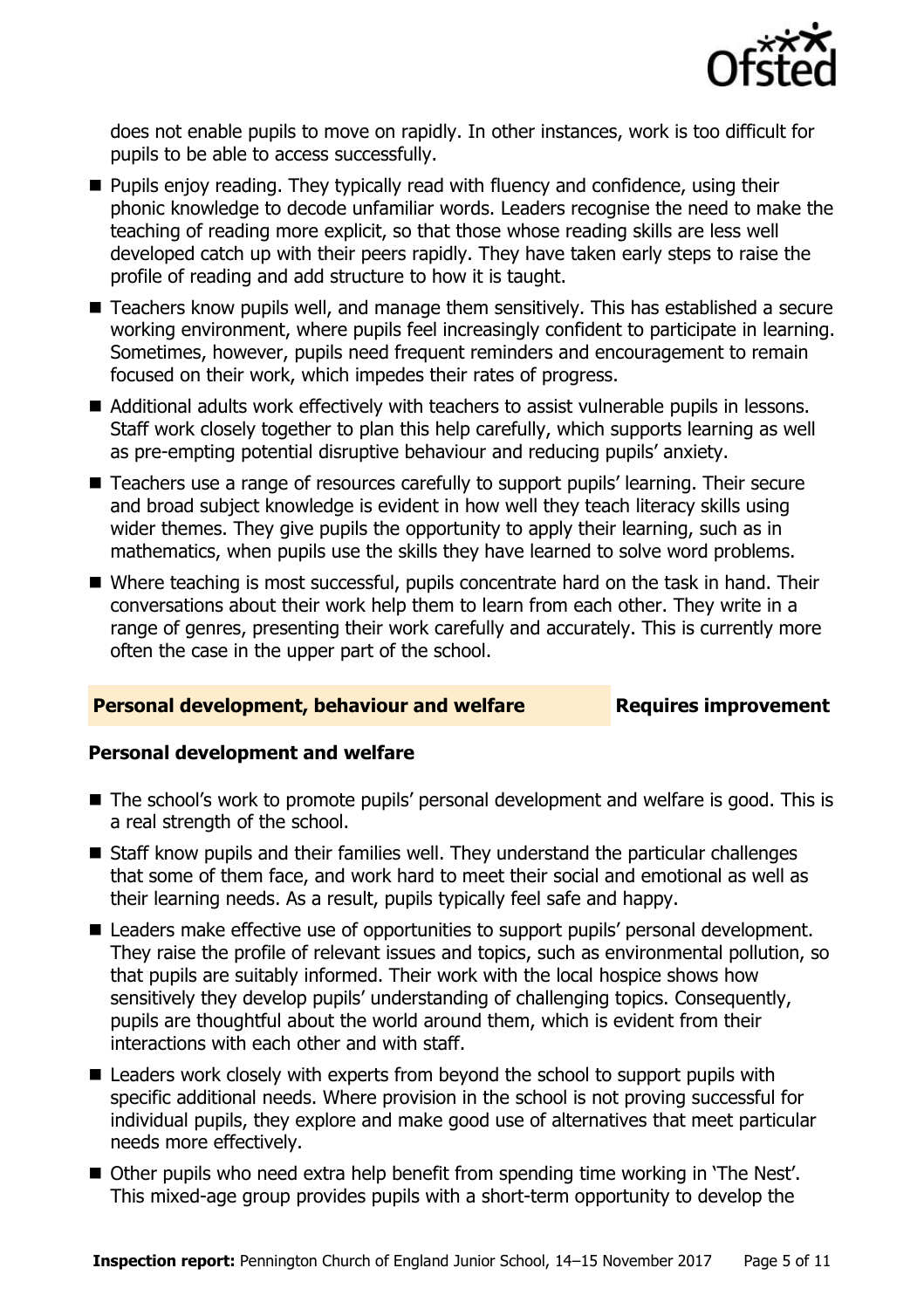

skills they need to be able to work and cooperate with their peers and with adults. Pupils respond positively to this nurturing environment, while staff working in this area retain their high expectations for pupils' learning and achievement.

■ A small number of pupils describe being concerned about bullying. They are confident to report it and say that teachers help to try and sort it out, but that their actions are not always effective. Parents are typically positive about leaders' work to try and resolve any concerns they report. During the inspection, staff's focus on the antibullying week theme was evident through assemblies, references in class and in conversations between pupils and staff.

### **Behaviour**

- The behaviour of pupils requires improvement. Although behaviour has improved notably in recent times, this is a result of the skilful way that staff defuse or pre-empt disruptions. Pupils are not sufficiently independent in managing their own behaviour, in order to be consistently ready to learn.
- Leaders have put effective systems in place to monitor patterns in poor behaviour, identifying hot spots and triggers promptly. Their considered actions have led to a rapid reduction in behavioural incidents since the start of term. Pupils value how staff manage their behaviour consistently well, using clear and simple systems.
- Most pupils come to school regularly. Where attendance falls below expectations, leaders understand the underlying reasons. They work closely with families to provide appropriate support, with help from other services, such as education welfare, while maintaining high expectations for pupils to attend regularly.
- $\blacksquare$  The breakfast drop-in club supports pupils in starting the day well. This is helping to improve attendance and punctuality for some pupils who were often absent or late to school in the past.
- During the inspection, pupils typically behaved well in lessons and when moving round the site. They were courteous, confident and friendly. They responded well when adults made them aware that they were not meeting expectations.
- Leaders have only very recently begun to make use of alternative provision at Eaglewood School. As such, it is not possible to comment on attendance and behaviour of pupils using this resource.

### **Outcomes for pupils Requires improvement**

- Outcomes by the end of key stage 2 are not good enough. The proportion of pupils achieving at least age-related expectations in reading, writing and mathematics by the end of Year 6 declined from 2016 to 2017 and is well below the national average. This is because pupils do not consistently make good progress across their four years at the school. The impact of turbulence in staffing during the last academic year is a contributing factor.
- Where work in lessons does not match pupils' starting points closely enough, progress is limited, because pupils are repeating work they can already do. As a result, the percentage of pupils currently on track to achieve the higher standard in reading,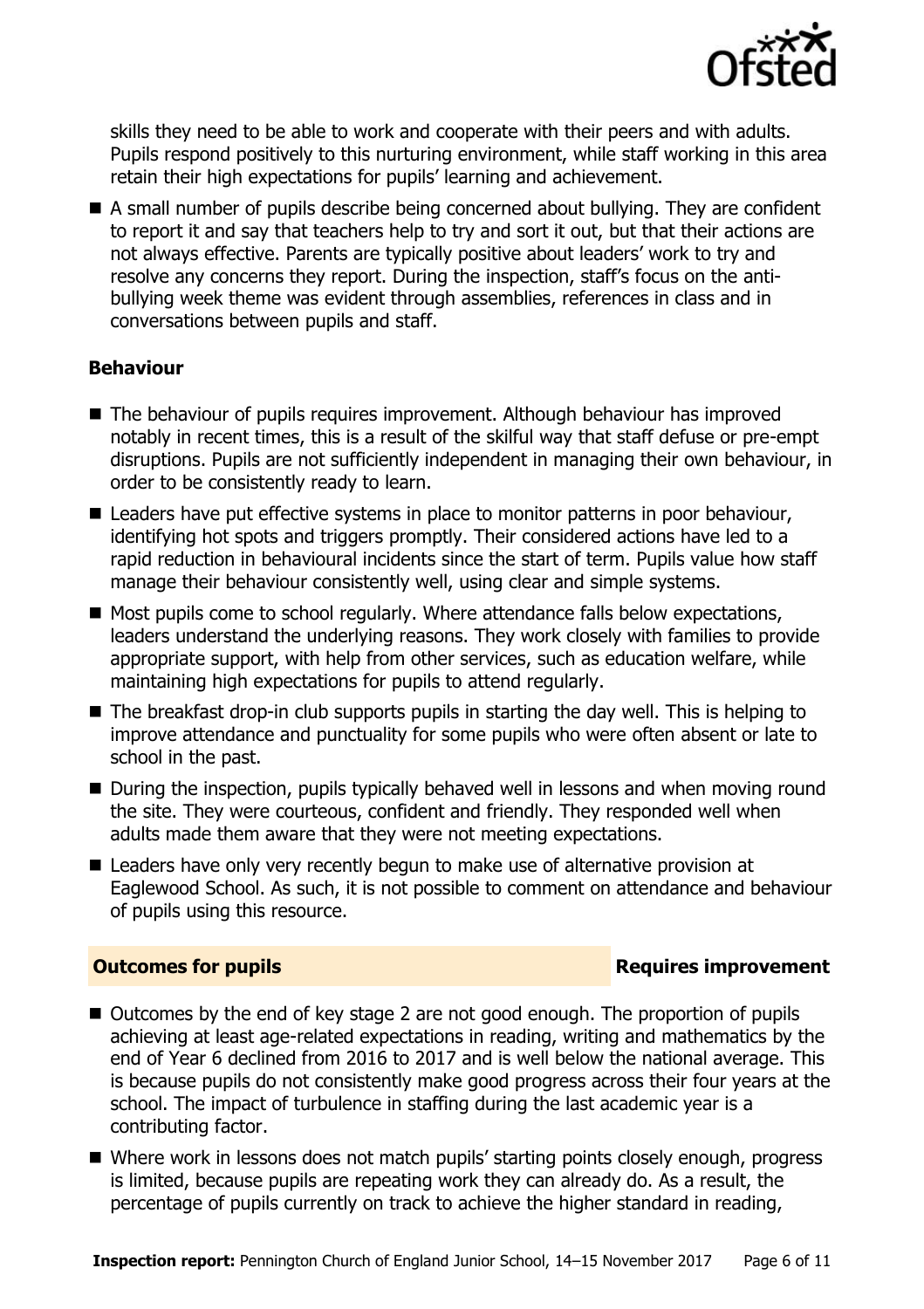

writing and mathematics by the end of Year 6 in 2018 is below that likely to be achieved nationally.

- **Progress and attainment are not consistently strong across the range of subjects or for** different groups of pupils. Boys do not achieve as well as girls. Pupils do not achieve as well in writing as they should, particularly across the lower part of the school.
- Leaders have promptly ensured that teachers' assessments of pupils' achievements are more accurate than in the past. Leaders now have systems in place that enable them to track pupils' attainment and progress carefully over time.
- Disadvantaged pupils, and those who have SEN and/or disabilities, are making morerapid progress than other pupils in the school. This is because of the high-quality extra help they are receiving to help them catch up.
- The school's performance information indicates that there are some improvements in the progress and attainment of pupils currently in the school. In particular, the overall proportion of pupils achieving at least age-related expectations in reading, writing and mathematics is increasing, notably in Years 4 and 6. The pattern in this information is supported by the quality of work in pupils' books.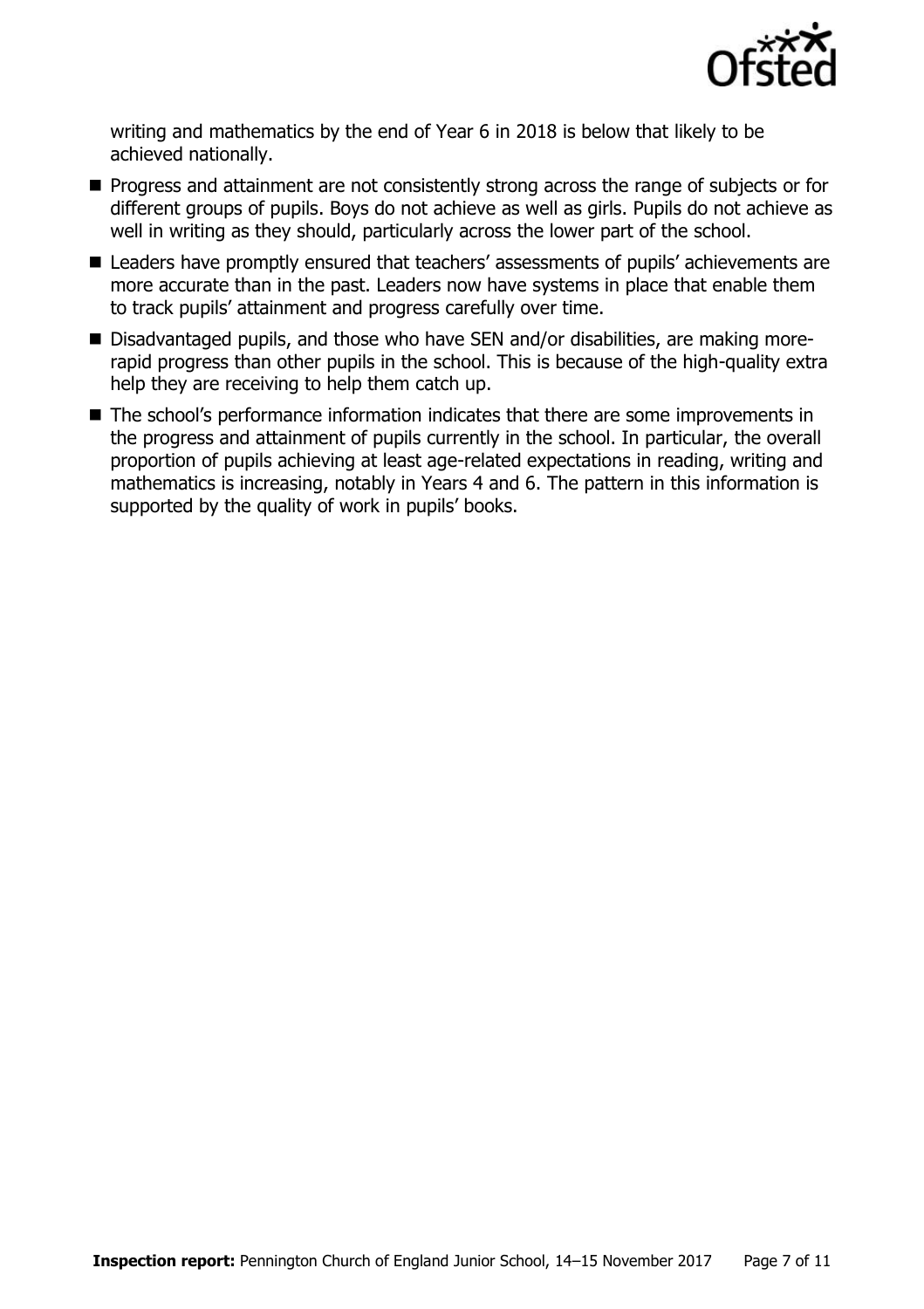

# **School details**

| Unique reference number | 116307           |
|-------------------------|------------------|
| Local authority         | <b>Hampshire</b> |
| Inspection number       | 10024651         |

This inspection was carried out under section 8 of the Education Act 2005. The inspection was also deemed a section 5 inspection under the same Act.

| Type of school                      | <b>Junior</b>                           |
|-------------------------------------|-----------------------------------------|
| School category                     | Maintained                              |
| Age range of pupils                 | 7 to 11                                 |
| Gender of pupils                    | Mixed                                   |
| Number of pupils on the school roll | 171                                     |
| Appropriate authority               | The governing body                      |
| Chair                               | Mr Kevin Ford                           |
| <b>Headteacher</b>                  | <b>Mrs Kirstie Richards</b>             |
| Telephone number                    | 01590 672104                            |
| <b>Website</b>                      | www.penningtonjunior.com                |
| Email address                       | adminoffice@pennington-jun.hants.sch.uk |
| Date of previous inspection         | 10-11 July 2013                         |

### **Information about this school**

- Pennington Junior School is a smaller than average-sized maintained Church of England junior school. There are six classes in total – two in Year 3, one each in Years 4, 5 and 6, and a joint Year 5/6 class.
- The proportion of pupils who have SEN and/or disabilities is well above the national average, as is the proportion who are disadvantaged. There are higher than typical percentages of pupils from minority ethnic groups and of those who speak English as an additional language.
- The headteacher who was in post at the last inspection left in April 2015. Since then, there has been notable turbulence in leadership, with a series of short-term or interim headteachers in place. The current substantive headteacher joined the school in September 2017. The chair and vice-chair of governors took up their roles in October 2017.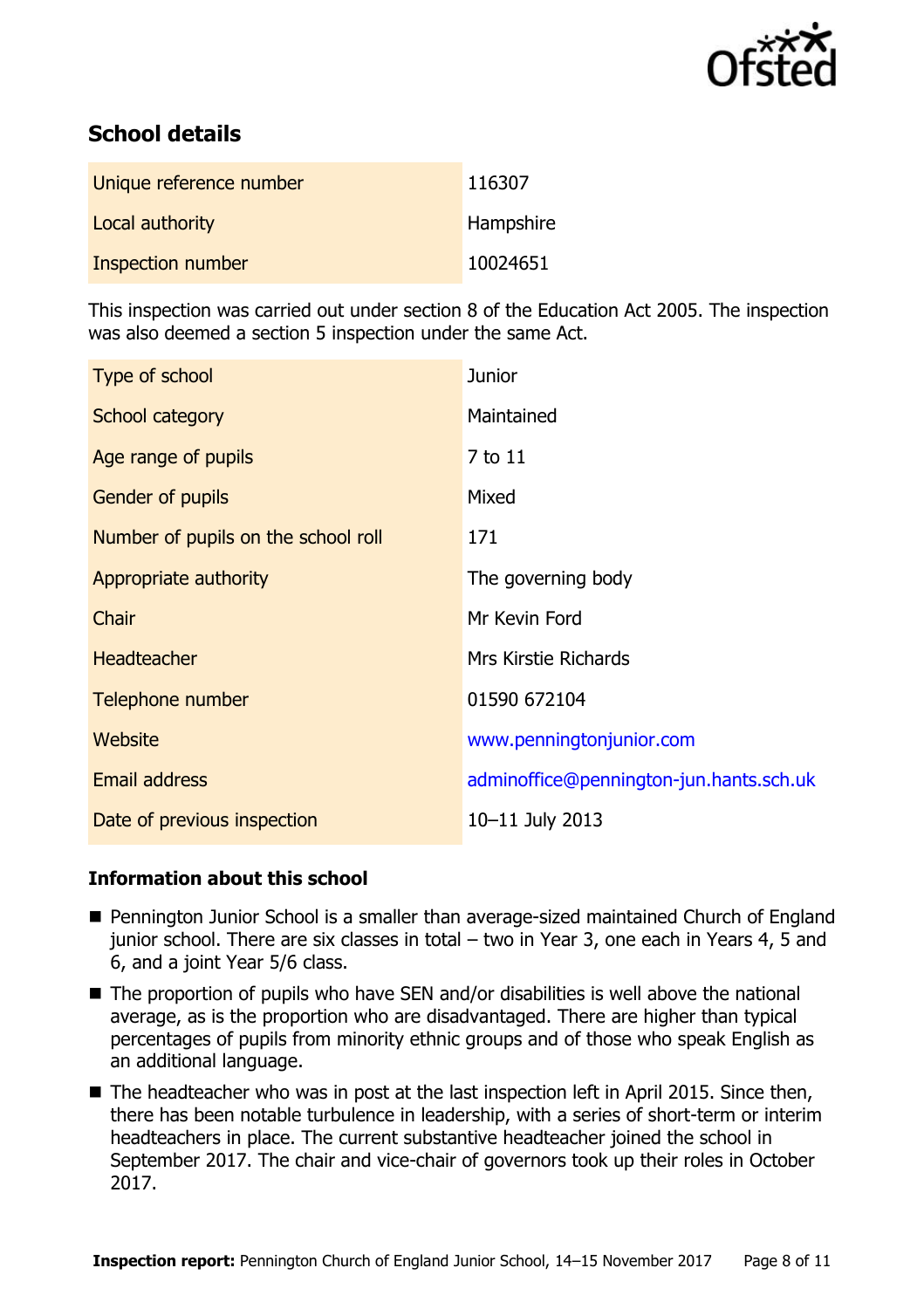

- The deputy headteacher has recently returned from maternity leave. Another senior member of staff is currently away from school long term due to illness. A large proportion of staff left the school over the last academic year, although the school is now fully staffed.
- The school meets the floor standard for what the government expects pupils to achieve in reading, writing and mathematics by the end of key stage 2.
- The school meets requirements on the publication of specified information on its website.
- The school has very recently begun to use alternative provision at The Eaglewood School to provide support for a very small number of pupils' additional needs.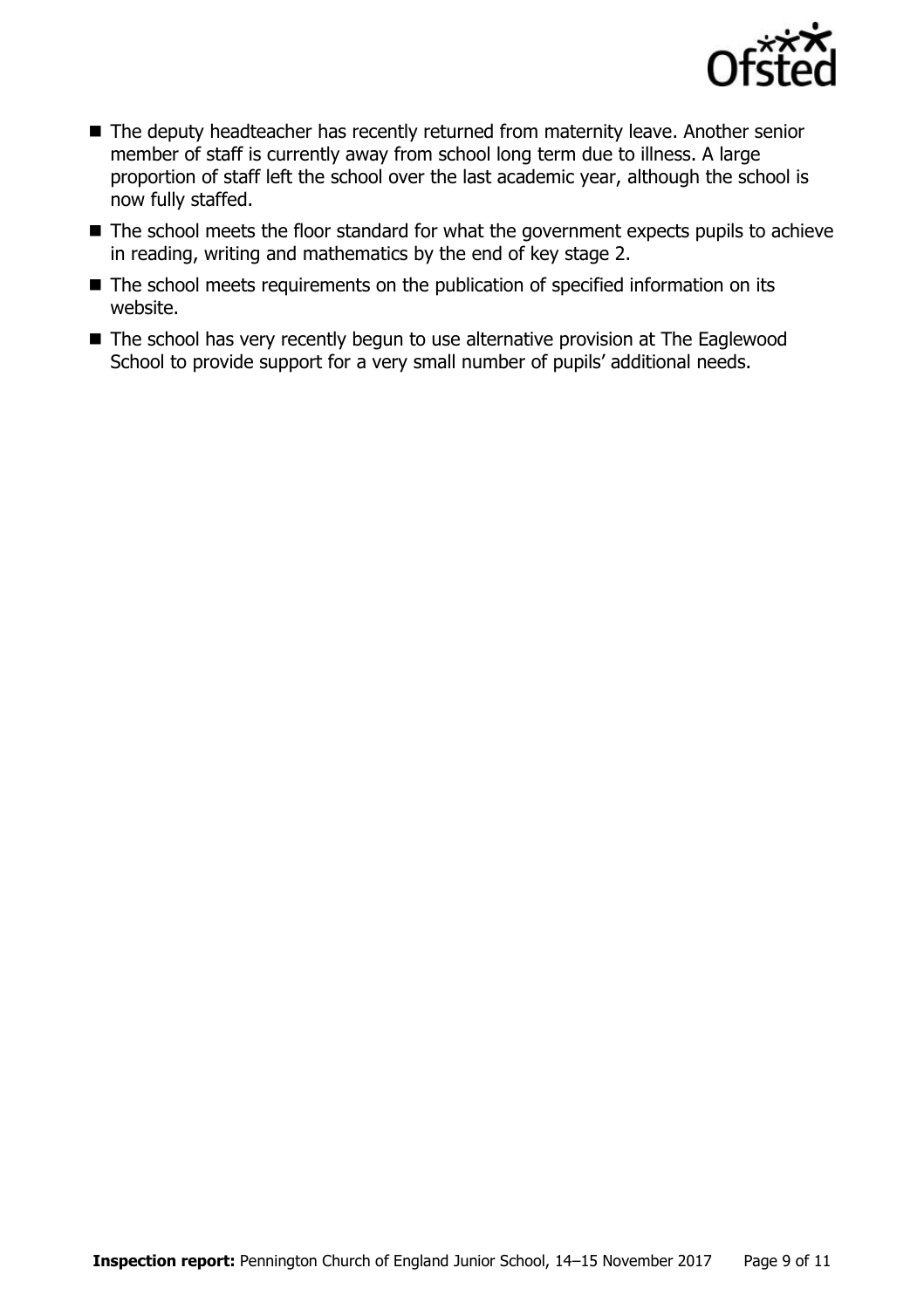

# **Information about this inspection**

- Inspectors visited all classrooms to observe learning, talk to pupils and look at their work. Some of these visits were carried out alongside school leaders.
- Inspectors met with a range of leaders, and with groups of staff, pupils and governors. The lead inspector spoke to two representatives of the local authority.
- Inspectors evaluated a wide range of documentation provided by the school, including leaders' school self-evaluation and improvement plan, behaviour and attendance records, and leaders' checks on the quality of teaching. Policies and other information on the school website were also scrutinised, along with safeguarding arrangements, including the central record of checks on staff working in the school.
- Inspectors considered current pupils' progress, by reviewing leaders' information about pupils' performance. They also worked alongside the English and mathematics leaders to look at work from a range of pupils in Years 3, 5 and 6.
- Inspectors took into account 24 responses to the Parent View online questionnaire, including 20 free-text responses. They considered confidential questionnaire responses from nine pupils and 13 staff. Inspectors also spoke informally to pupils during the course of the inspection, and to parents in the playground at the start of the day.

### **Inspection team**

| Kathryn Moles, lead inspector | Her Majesty's Inspector |
|-------------------------------|-------------------------|
| <b>Kate Redman</b>            | Ofsted Inspector        |
| <b>Stephanie Praetig</b>      | Ofsted Inspector        |